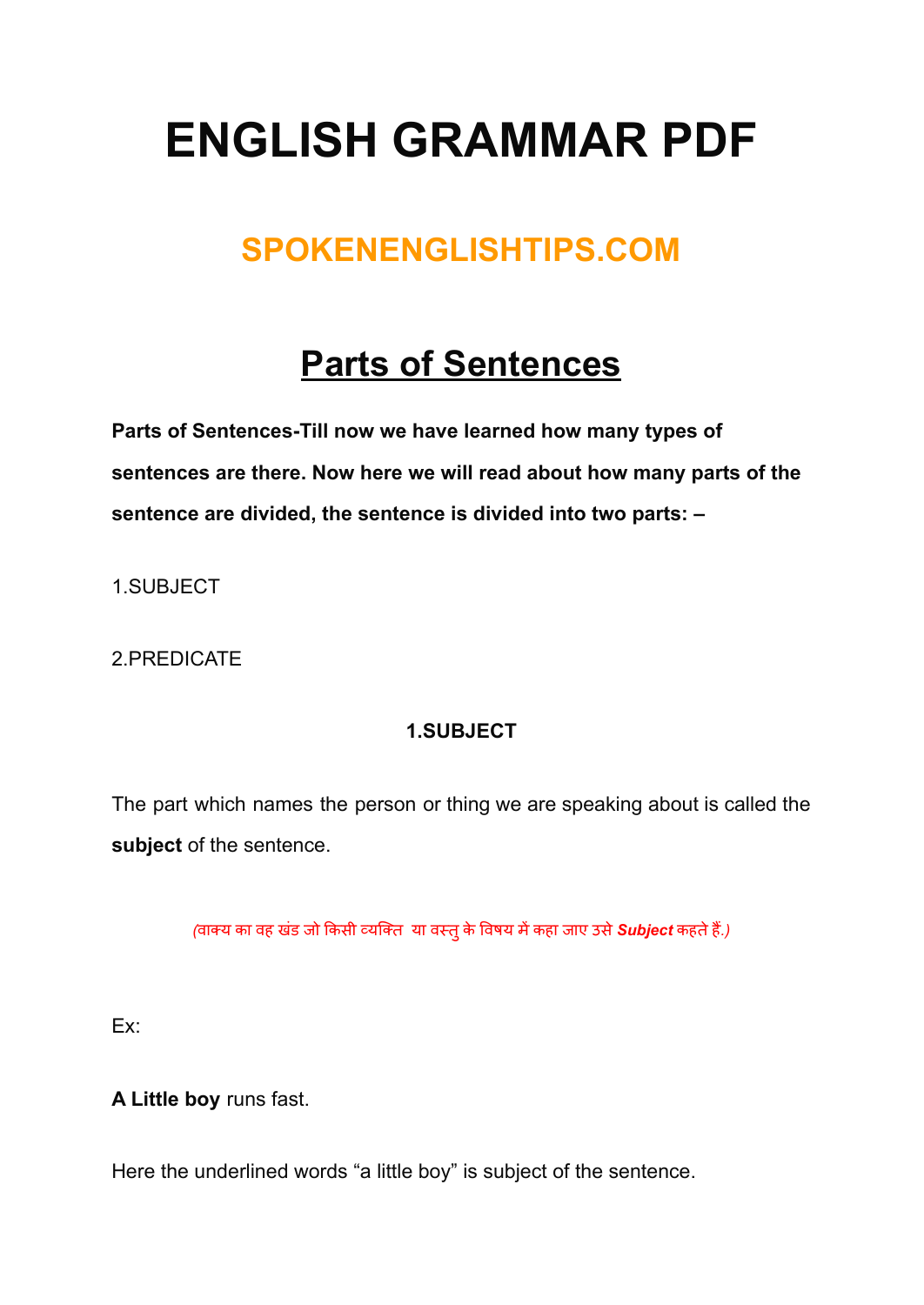#### **2.PREDICATE**:

The parts which tell something about a subject is called the **predicate** of the sentence.

> *(*वाक्य का वह खडं जो *Subject* के वि षय में कुछ बताएं*,* वह बतलाया गया तथ्य *Predicate* कहलाता है*.)*

Ex:

A little boy **runs fast**

Here the underlined words **runs fast** Is the predicate of a sentence.

#### **The predicate and its parts**

**(i) Verb (**क्रि या**)**

A verb is a word that tells us what a person, animal or thing is doing. Verbs show action, so they are also called action words.

#### **(ii) Object(कर्म)**

The object is the person or thing which is affected by the action of the verb.